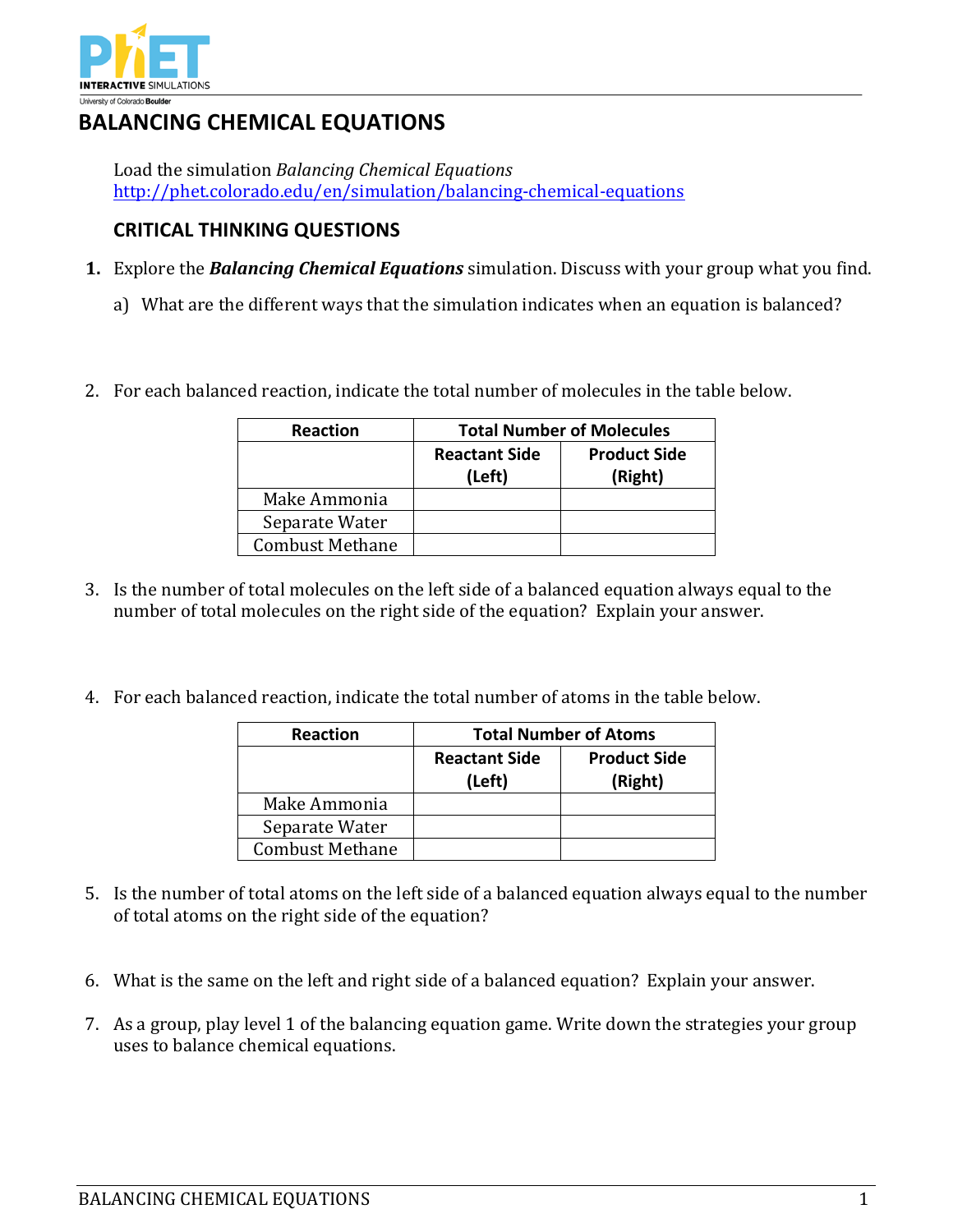

8. Start level 2 of the balancing equation game. Take turns in your group to balance the equations in the sim, using your strategies from Level 1, and adding new strategies as needed.

**Each person should be in charge of balancing at least one equation, asking for help from the** group as needed. As a group, write down the equations as you solve them.

- 9. In the simulation, were you able to use noninteger numbers (like  $\frac{1}{2}$  or 0.43) for the coefficients in a balanced equation? Why do you think this is?
	- a) Which of the following are coefficients you could use in a balanced equation? **☐** ½ ☐ ¾ ☐ 1 ☐ 2 ☐ 6 ☐ 9
	- b) If you were balancing an equation containing the  $O_2$  molecule, which of the following would be correct representations of  $O<sub>2</sub>$  and its coefficient?  $\Box$  ½O<sub>2</sub>  $\Box$  3O<sub>2</sub>  $\Box$  6O<sub>2</sub>  $\Box$  3O  $\Box$  5O<sub>3</sub>
- 10. What do you have to do to the coefficients of equation I below to get to equation II?
	- i.  $2 \text{ SnO}_2 + 4 \text{ H}_2 \rightarrow 2 \text{ Sn} + 4 \text{ H}_2\text{O}$
	- ii.  $SnO_2 + 2H_2 \rightarrow Sn + 2H_2O$
	- a) Both equation I and II are balanced, but equation I is the correct way to write the balanced equation.
	- b) Can you divide equation II by another factor and still have it be correct? Why or why not?
	- c) In a complete sentence, write down a method you could use to determine if an equation is written in the correct way.
- 11. Start level 3 of the balancing equation game. Take turns and write down the equations as you solve them, along with any new strategies you needed for balancing.